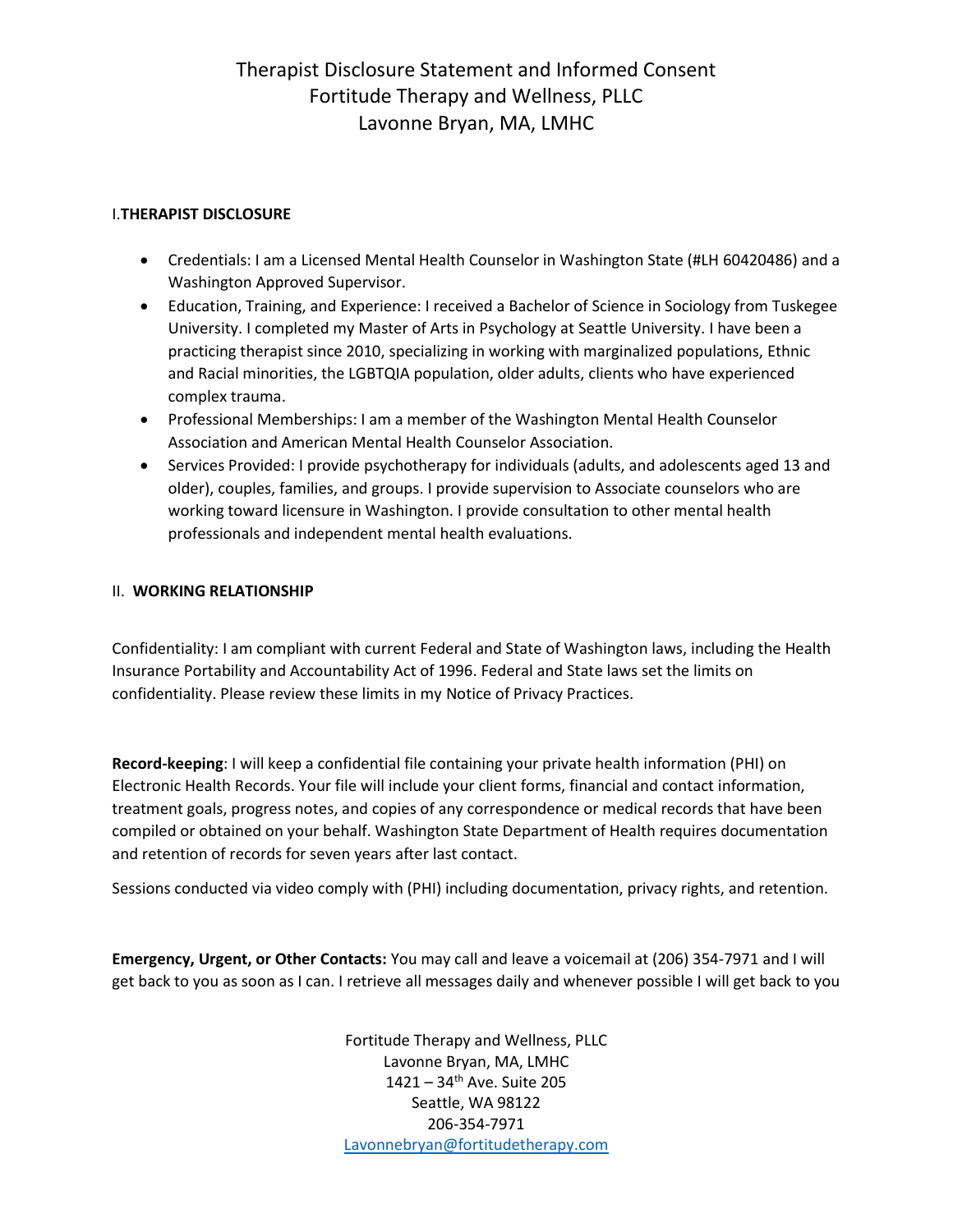# Therapist Disclosure Statement and Informed Consent Fortitude Therapy and Wellness, PLLC Lavonne Bryan, MA, LMHC

within 24 hours. You may also email your message t[o Lavonnebryan@fortitudetherapy.com.](mailto:Lavonnebryan@fortitudetherapy.com) I do not save any client phone numbers in my phone, so if you text, please include your name. Anything sent over email or text message is not confidential. Do not use email/text to communicate crisis information. I am not able to provide on-call crisis or emergency services.

If you have a life-threatening emergency, call 911. The King County Crisis Clinic has 24-hour availability, community resources, and emergency information and can be reached at (206) 461-3222. If I will be out of town or unavailable for an extended period of time, I will provide you with alternate contact information should you need extra support during my absence.

**Therapeutic Relationship and Professional Boundaries:** Professional boundaries are essential for the protection of therapeutic relationship and confidentiality. Therefore, I uphold the following practices:

- 1. I will not provide any services outside my scope of practice.
- 2. I will only provide appropriate referrals to other health professionals, with your consent.
- 3. I will uphold confidentiality standards during the course of therapy and thereafter. By law, sessions are considered "privileged." Neither your death nor mine terminates your confidentiality rights.
- 4. In public settings, I will not initiate contact with you in order to maintain your confidentiality. If you choose to initiate a visible or audible greeting, I will reciprocate unless it is compromising to the relationship.
- 5. The clinician has a right to conduct their life separate from the therapeutic relationship. Therefore, if the clinician is in a shared space within the confines of their personal relationship, they reserve the right to conduct and participate in their activities, hobbies and interests, etc. as others would within the continued professional boundary and ethical responsibility of confidentiality, while living their personal freedoms.

**Termination:** You may choose to end our therapeutic relationship at any time. If you would like to end therapy, if possible, I would like to discuss prior to terminating therapy. We may also come to a mutual decision to end the therapeutic relationship. I reserve the right to terminate services with a client as necessary and support client with referrals if needed.

> Fortitude Therapy and Wellness, PLLC Lavonne Bryan, MA, LMHC  $1421 - 34$ <sup>th</sup> Ave. Suite 205 Seattle, WA 98122 206-354-7971 [Lavonnebryan@fortitudetherapy.com](mailto:Lavonnebryan@fortitudetherapy.com)